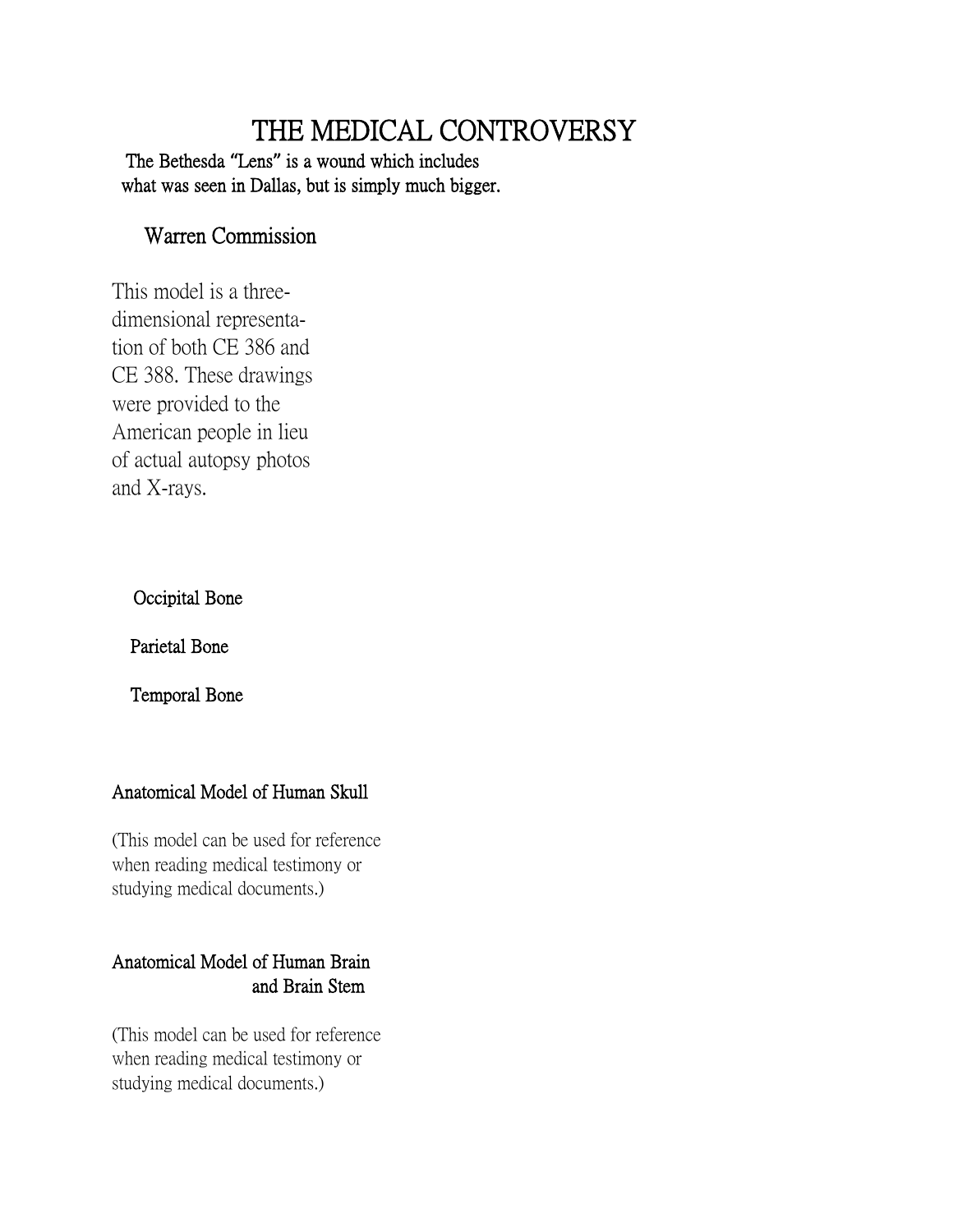Red = Cerebellum

Blue = Cerebrum

#### Location of Bullet Wounds on JFK**'**s Body

#1 - Throat wound was in the anterior neck, in the midline, immediately below the larynx.

#2 - Back Wound as shown here represents the location shown by three separate data points in the evidence:

 -As marked on the autopsy face sheet body chart;

 -As represented by the holes in the President's shirt and suit coat; and

 -As indicated in the President's official Death Certificate signed by RADM George Burkley, this bullet was at the level of the "third thoracic vertebra."

Conclusion: Even if both wounds were caused by the same bullet, and that bullet transited JFK*'*s body from back to front, the exiting bullet would seem to have been on an upward trajectory, and could therefore not have struck Governor Connally behind and below the right armpit. (As the Zapruder film shows, the President was sitting erect when first struck, which seems to guarantee an upward trajectory if it transited his body. Once one accepts this, it would seem that the *"*single bullet theory*"* is then invalidated.)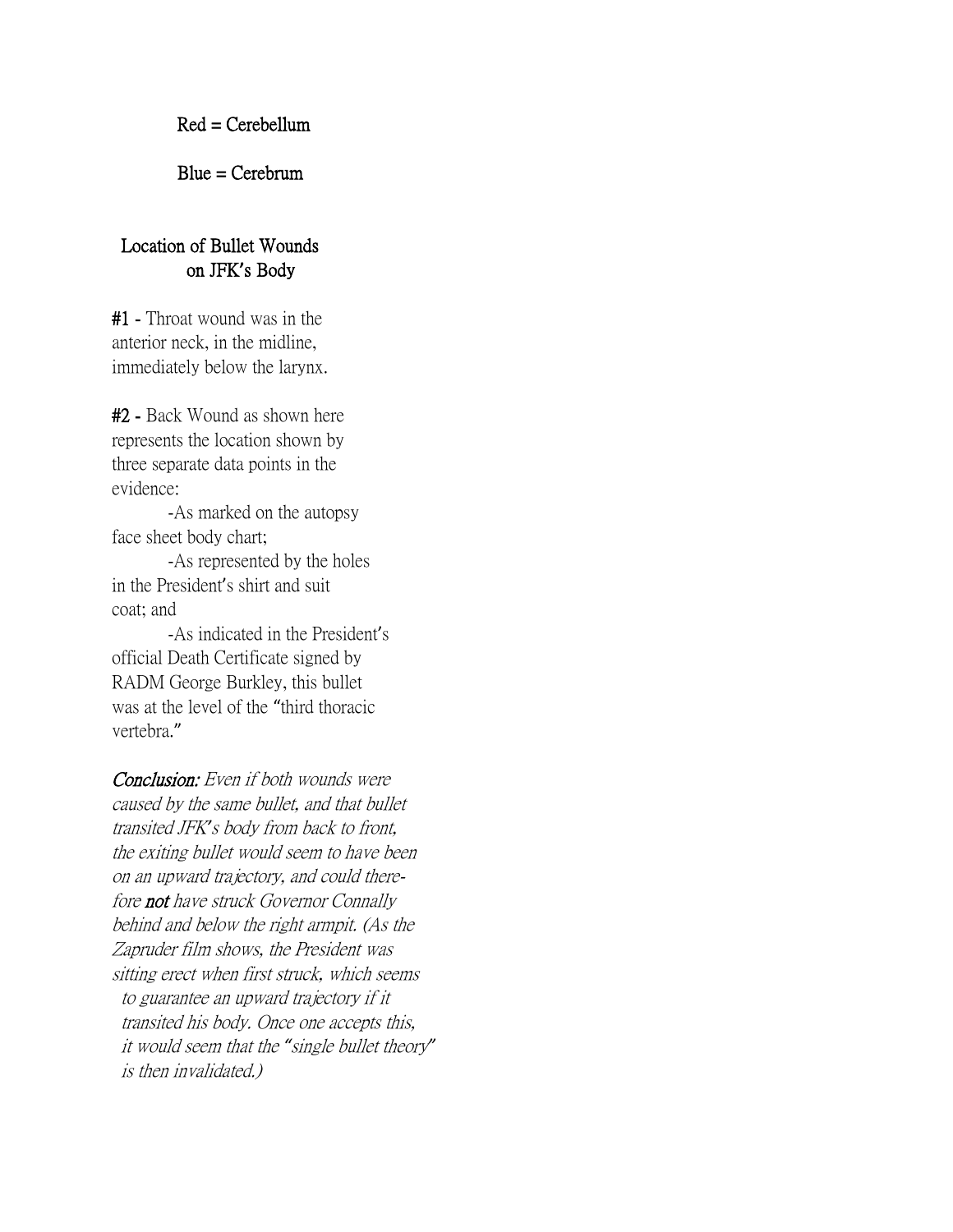Note: Wound #2 appears to be higher in official autopsy photos; why, is unclear.

#### EOP

## Dallas (Parkland Hospital) **"**Lens**"**

This model is a representation of the single wound in the back, or rear, of President Kennedy's head as reported in numerous official documents by medical personnel who were in Trauma Room 1. Summarizing, the wound as shown here is 5-7 cm in size (about the size of a clenched fist), is "occipital-parietal" in location, and is placed on the model in a manner which would support the testimony given by many in Trauma Room 1 that (1) a large portion of the brain's right cerebral hemisphere (blue in the model) was missing, and that (2) the cerebellum was badly damaged, and both cerebral and cerebellar tissues were extruding/oozing from the wound while the President lay on the gurney. This 3-dimensional representation is supported by these official sources:

CE 392: Summary of Dr. Clark; 6H33: Dr. McClelland; 6H20: Dr. Clark; 6H53: Dr. Jones; 6H11: Dr. Perry 6H65: Dr. Akin; 6H6: Dr. Carrico; 3H361: Dr. Carrico; 6H71: Dr. Peters; FBI interviews of Dr. Crenshaw dated 8/22/92 and 8/13/92.

Note: Some doctors described the head wound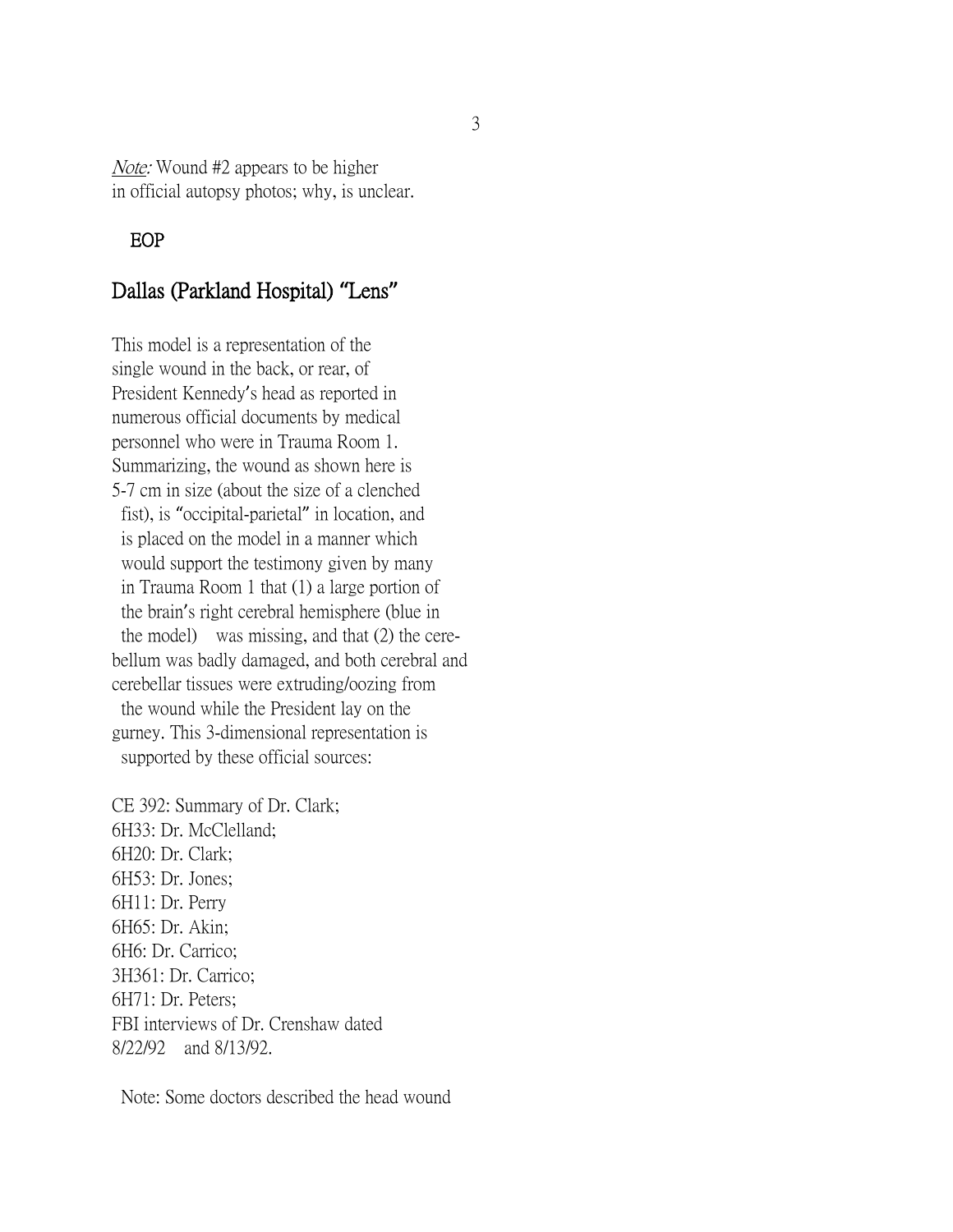as occipital only, and two others described it as occipital-temporal; however, "occipital-parietal" is clearly the consensus, and was chosen for placement on the model because this was the description of Drs. Clark (Head of Neurosurgery) and McClelland, who were at the head of the gurney.

# Washington (Bethesda) **"**Lens**"**

As described in the Navy autopsy report (CE 387), the President's head wound was considerably bigger than the 5-7 cm sized wound described by Dr. Carrico at Parkland in Dallas. In his autopsy report Dr. Humes describes the wound as "approximately 13 cm in greatest diameter," and further describes its location as "on the right involving chiefly the parietal bone but extending somewhat into the temporal and occipital regions." The autopsy face sheet drawing, prepared by Dr. Boswell, contains the entry "10 X 17 missing" in the area on the diagram showing the skull defect. HSCA 1977-78 interviews of 3 key enlisted autopsy technicians (Paul K. O'Connor, Jan G. Rudnicki, and James C. Jenkins), and the 1978 verbatim transcript of the HSCA forensic pathology panel's interview of autopsy radiologist Dr. John Ebersole, all released since passage of the JFK Act, all support an occipitalparietal location for a large skull wound, and are either directly supportive, or strongly suggestive of an enlarged Dallas (Parkland) wound as seen at the Bethesda autopsy.

Why the Washington (Bethesda) *"*Lens*"* skull wound is approximately four times larger than the Dallas wound described by Dr. Carrico is unclear, and is the subject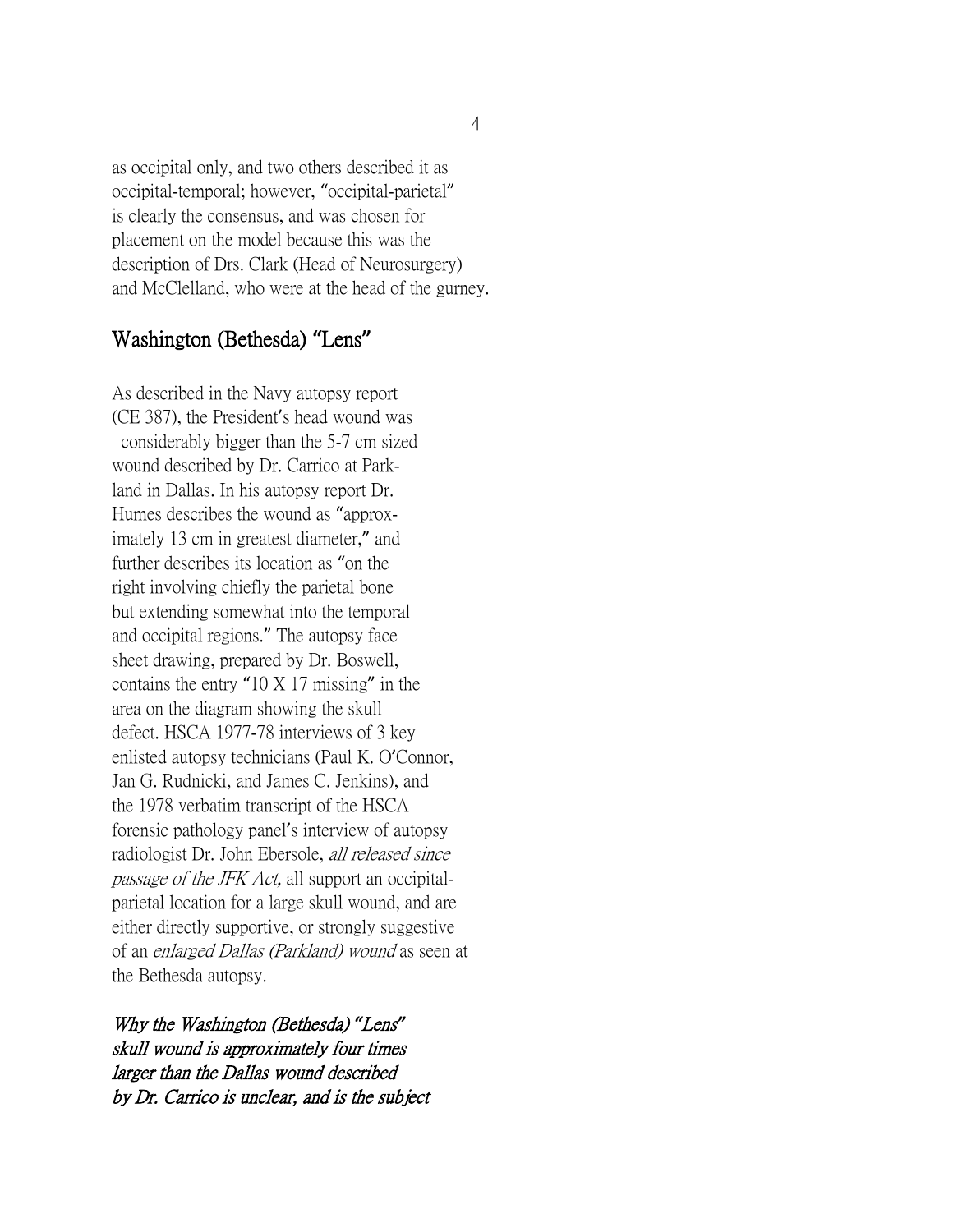of great controversy.

Additionally, the enormous occipital-parietal wound observed at Bethesda by Drs. Humes, Boswell, Finck, Ebersole, and by O*'*Connor, Jenkins, and Rudnicki is not supported by the autopsy photographs which show the rear of the head intact. Why, is unclear.

# House Select Committee on Assassinations Interpretation of JFK Skull Wounds

This model is a 3-dimensional representation of the HSCA's interpretation of the autopsy photographs and X-rays. Their position diverges from the autopsy findings as follows:

(1) The HSCA, like the Clark Panel and Rockefeller Commission before it, placed the entry wound in JFK's skull 10 centimeters *higher* than it was placed by all of the autopsy prosectors (Humes, Boswell and Finck). The problem is, the prosectors saw the body, and the members of these other official bodies only had autopsy X-rays and photographs to look at. (This may be significant in evaluating their different conclusions.)

(2) The HSCA, like the Clark Panel and Rockefeller Commission, was of the opinion that there was no wound in the occiput, at the right rear of the head behind the right ear. (The Warren Commission published the autopsist's findings that there was a small entry wound in the occiput,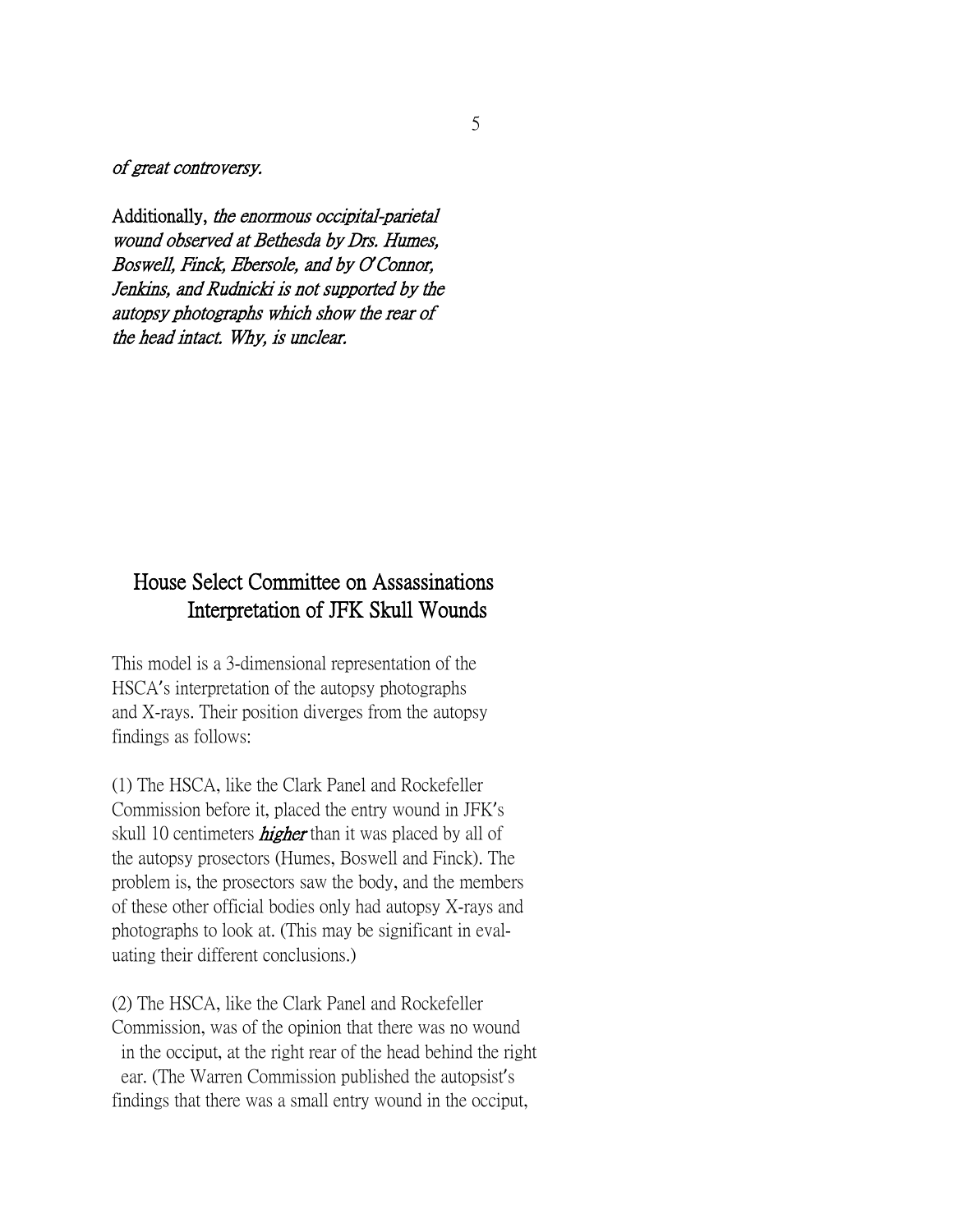2.5 cm to the right and slightly above the External Occipital Protruberance (EOP), and a large exit wound which was partially occipital and temporal, but mostly parietal.) The HSCA exit wound is placed on the top and right side of the head, in stark contrast with the Warren Commission's published diagrams, and in extreme disagreement with the Dallas (Parkland) "Lens". However, it should be noted that the HSCA depiction of the head wounds is closer to the ambiguous damage displayed in the autopsy photos than any other "Lens." (Like the HSCA findings, the autopsy photos do not show any exit wound damage to the right-rear of the skull behind the right ear, the "occipital-parietal" region. Why, is unclear.)

#### Enhanced JFK Skull X-Rays: 3-D Model

Laypersons should not study X-rays without the interpretations of professional radiologists to guide them. This model, for example, depicts a three-dimensional representation of the JFK right lateral and anterior-posterior (A-P) enhanced X-rays, as they appear to the naked eye. Whereas a large portion of the forehead and the orbit of the right eye appear to the lay observer to be missing in the X-rays, independent radiologists have confirmed that if the X-rays are put in front of a "hot-light", there is some bone present in what appear to the layperson to be the dark, or *"*boneless*"* areas of the lateral skull X-Rays, as evidenced by visible fracture lines which can be seen under a hot light, but how much bone is present above the sinuses is unclear. The essential question remains, why are these areas so dark if some bone (and some brain) is present? One independent researcher, Dr. David Mantik (a Ph.D. in Physics, an M.D., and a board-certified radiologist), has conducted optical density studies of both the A-P and lateral X-Rays from the JFK autopsy, as well as on real human cadaver skulls, and has concluded that only two-thirds to three-fourths of the left brain of President Kennedy is present in the X-Rays, and that much more brain is missing on the more traumatized right side. For example, directly above the cerebellum on the right side of the autopsy skull, only about 30 per cent residual brain is indicated to be present via the optical density measurements. Further, the extreme darkness of the frontal area rules out large quantities of residual brain being present on either the left or right side, according to Mantik. He further suspects that *damage to the occipital* region of the skull has been hidden by tampering with the original X-rays through creation of a *"*composite*"* (made by overlaying a dense patch on top of the original X-ray and making an X-ray copy film with ultraviolet light in a dark room). Perhaps most convincing of this hypothesis is the fact that the disparities between dark and light regions on the JFK autopsy X-rays (i.e., the densest areas of bone) indicate that, on the average, the bone depicted in the right posterior skull on the JFK lateral X-Rays is about 500 times more dense than on a *"*normal*"* X-ray.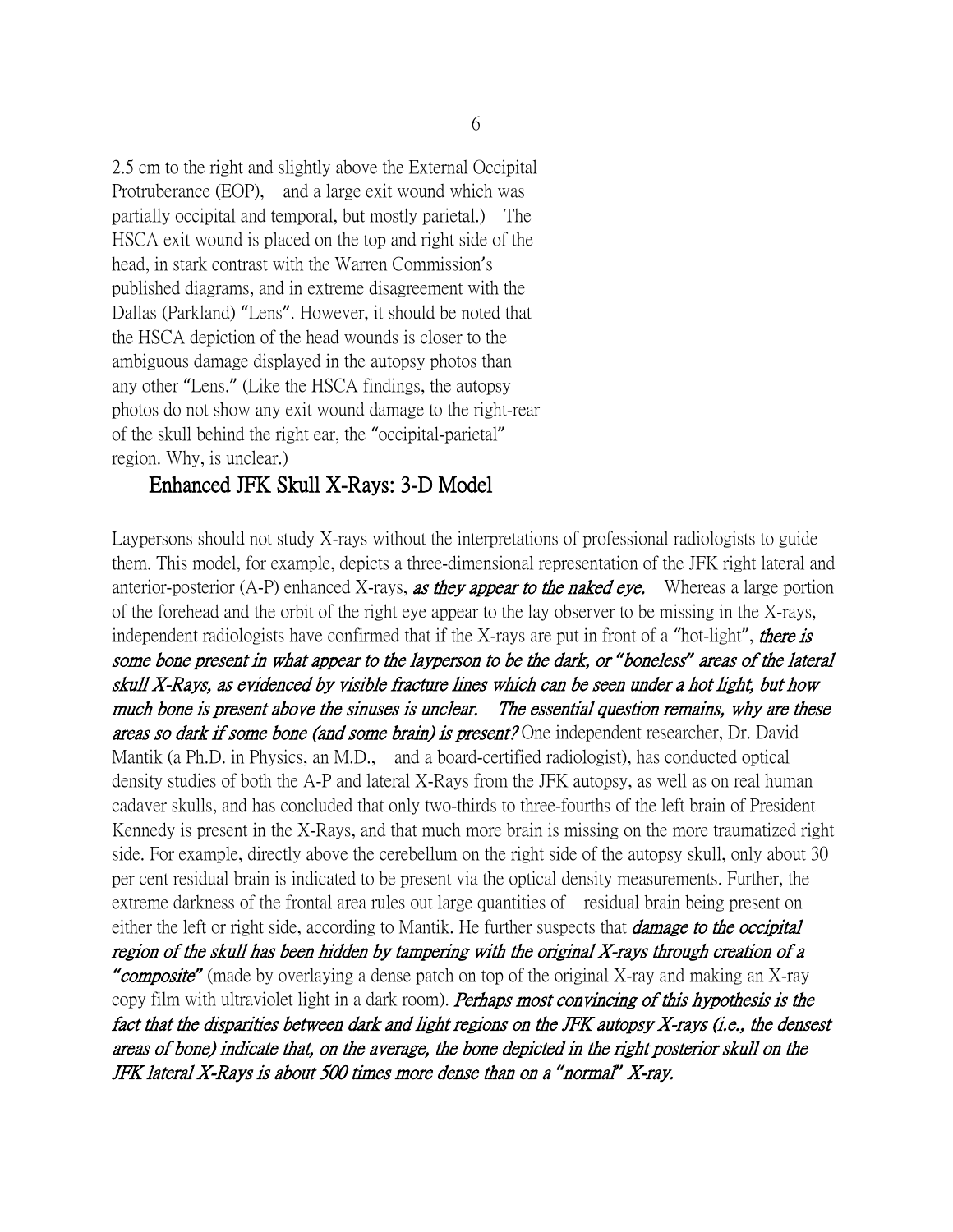Finally, Dr. Mantik feels he has now conclusively proven that the 6.5 mm, round radio-opaque object in the A-P X-Ray (which the Clark Panel and HSCA determined to be a bullet fragment on the outer table of the posterior skull), but which was almost certainly not recovered from the body or seen at autopsy, is an artifact added onto an authentic JFK autopsy X-ray by the same process described above to create a forged composite copy film. He has come to this conclusion based upon repeated optical density measurements of the JFK X-rays in the National Archives, and a series of *"*control*"* experiments and discussions with Kodak film experts during the past 3 years.

Dr. Mantik welcomes peer review of his work and insists that all sides of the medical debate continue to share information and ideas. Stay tuned...(Another Radiologist, Dr. Randy Robertson, believes the X-rays are authentic, but that they nevertheless show 2 shots to the head, from front and behind.)

# President Kennedy**'**s Back Wound: Transit vs. Non-Transit YOU DECIDE

### The Evidence Against Transit:

Numerous personnel who were present at the autopsy observed the prosectors repeatedly probe a shallow back wound ("shallow" meaning that Humes could feel the end of the wound with the tip of his little finger), with both the little finger, and a metal probe, and unsuccessfully search for a bullet track in the body. No through-and-through bullet track, and no exit wound corresponding to the entrance wound in the back, was ever found at autopsy, as the official record shows:

Sibert-O'Neill FBI report, dated 11/26/63; this report also states that the downward trajectory of the wound was an angle of 45-60 degrees, as reported by Dr. Humes.

FBI Official Reports on the Assassination dated 12/9/63 and 1/13/64.

USSS Agent Roy Kellerman's Warren Commission testimony: 2H93.

Dr. James J. Humes' Warren Commission testimony: 2H361 and 2H367.

Dr. Pierre Finck's Letter to General Blumberg, dated February 1, 1965.

Dr. Pierre Finck's Shaw Trial Testimony from February 24-25, 1969.